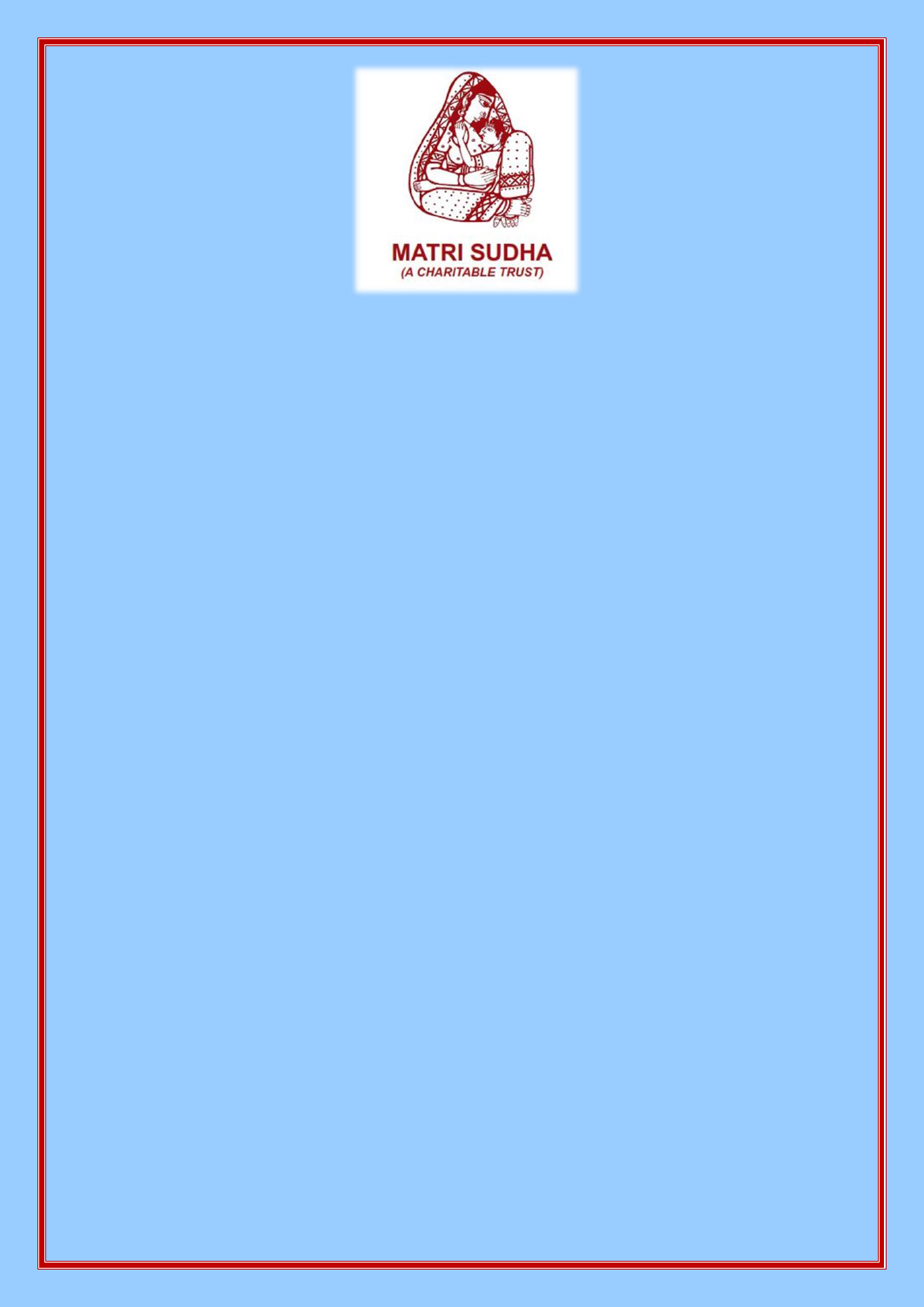## **Knowledge, Attitude and Practices on Health and Nutrition Indicators**

### **About Knowledge, Attitude and Practices Study**

Matri Sudha did an assessment [Nov-Dec 2015] on Knowledge, Attitude & Practices on Child Health & Nutrition with Lactating Mothers, Pregnant women, mothers of children aged 3-6 years of the community. The respondents during the study were the community women with which Matri Sudha does work on social determinants of health and nutrition. The objective of the study was to understand the existing practices knowledge within the community, their attitude and what kind of practices have been prevalent in the community after successful intervention of Matri Sudha for many years.

### **Why we choose Angnawadi as the Platform to share the findings of study?**

The meetings were organized to share the analysis of KAP findings with community women through anganwadi platform. Anganwadi is the most important institution at community level to implement various child health and nutrition related services through ICDS scheme. Also joint coordination of both Anganwadi and ASHA workers would help in preventing malnutrition in early stages of childhood.

### **Who were the participants?**

Community women, Anganwadi and ASHA workers, Pinki, Nazmeen, Laxmi, Arvind Singh, Ekta and Dolly [interns] were the participants.

#### **How many meetings were conducted?**

In total five meetings were conducted in Nardan Basti and Prem Nagar. There are three anganwadi centres in Nardan Basti and 2 anganwadi centres in Prem Nagar, all of them under Hamdard Nagar ICDS Project.

# **Brief of KAP Study Shared with Participants**

The meeting was started with a brief introduction for each participant who laid the foundation of discussion for next hour in each anganwadi centre.

- In respect to Janani Suraksha Yojna only few respondents knew about the scheme but none of them have been given benefits in six months prior to this study. Those who were given benefits shared that it happened when they were in their village where ANM gave them Rs. 600
- Many of the respondents shared that they have not been given any maternal entitlements during the time of their pregnancy
- In respect to type of delivery, 83 percent respondents shared that they had normal delivery
- In respect to post-natal visits by repondents, 98 percent women does not know that they should visit the nearest health centre within six weeks of delivery of a child; only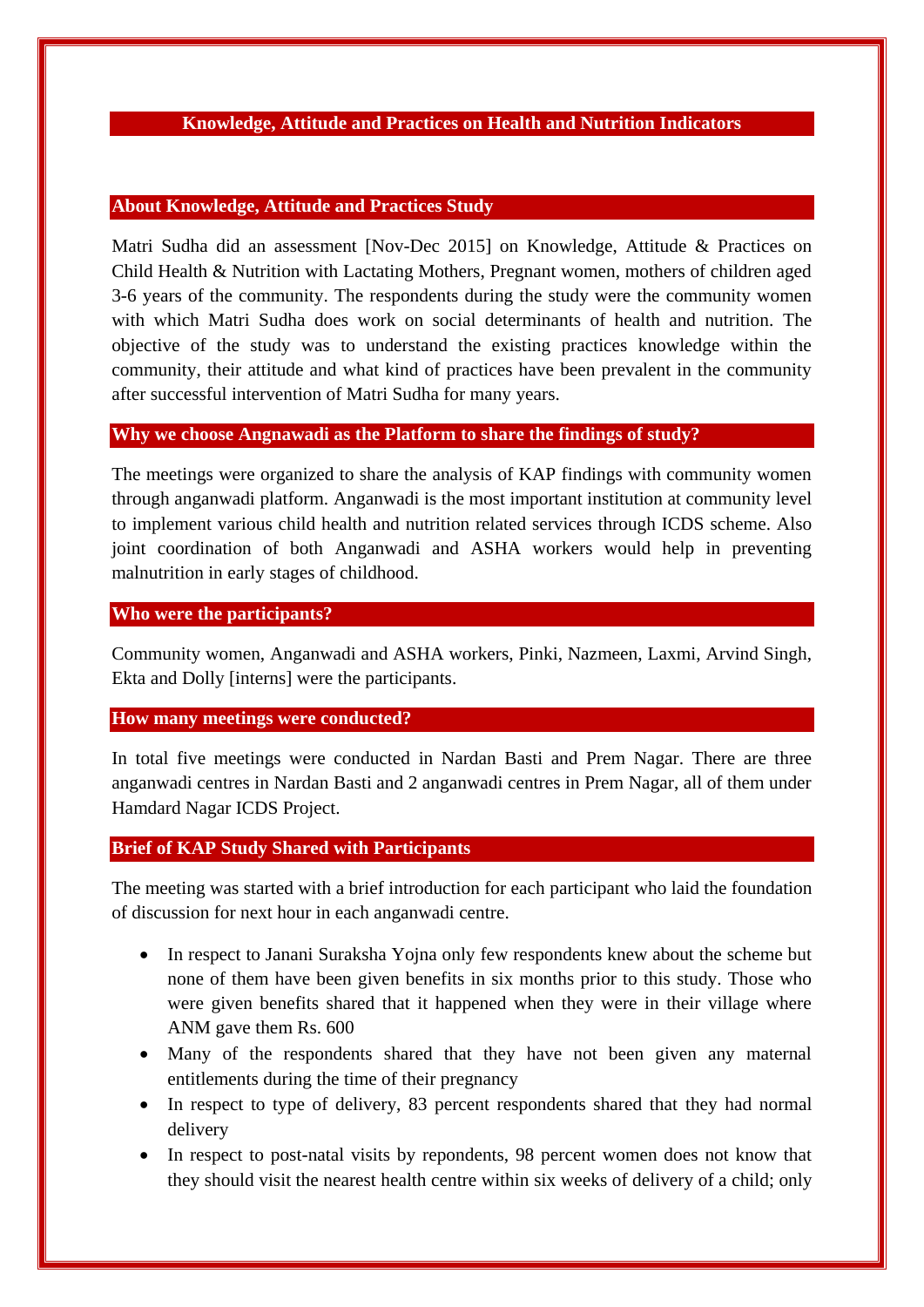34 percent women visited in the nearest health centre for any check-up; 56 percent knew that they should take IFA tablets post delivery if recommended by doctor, however, only however, only 44 percent out of them consumed the tablets

- Among the lactating mothers, cent percent respondents were providing breastmilk to their child at the time of this study
- In respect to post-natal care, it was shared among the participants that during the study, we found that ASHA workers made visits many a time in the community
- In respect to the weight of a child at birth 56 percent respondents knew the correct answer that it should be 2.5 kg, 35 percent women replied that it should be 3 kg and 9 percen respondents either did not know the correct answer or uninformed
- In respect to measurement of weight of child at birth, all the respondents knew that weight should be taken at birth, however only 85 percent women got the weight of child done at brith
- In respect to growth monitoring of children regularly, 72 percent respondents shared that it helps them to know whether the child is growing properly or not, 14 percent each said they either do the same because other in commnity does or do not know properly
- In respect to growth monitoring, 61 percent respondents shared that weight of child is being taken jointly by Matri Sudha, Asha and Anganwadi Workers; 23 percent respondents shared that the weight of child is being taken only at Anganwadi Centre; 10 percent respondents shared that weight of child is being taken only by ASHA worker; 6 percent women shared that it happens in hospital or other health care centre
- In respect to initiation of breastfeeding in first hour of birth, 85 percent respondents knew about it that colostrum should be given, rest 15 percent responded incorrectly. However, only 79 percent women knew the importance of feeding colostrum
- In respect to immunization of children 93 percent respondents shared that they vaccinate their child regularly and 85 percent respondents shared the correct reasons for vaccination of a child
- In respect to complimentary feeding 85 percent respondents knew the correct age of starting the complimentary food for their child

# **Voices from the Community**

# **'At Anganwadi No 39'**

Shakeela Khatoon, (23 year old) informed us about her awareness on breastfeeding. She said "we should breastfeed our child till six months, after six months the child should feed semi solid food with continuing breastfeed by us".

Indu Devi (28 year old) said "the child should feed mother`s first milk (Colostrum) as it is healthier for child and it prevents child from different diseases. Immunization is also a best process to prevent our children from long term diseases".

Matri Sudha informed them about the importance of Iron Folic Acid during and post pregnancy. Kavita ji (Anganwadi Worker) informed that "The IFA Tablets are important to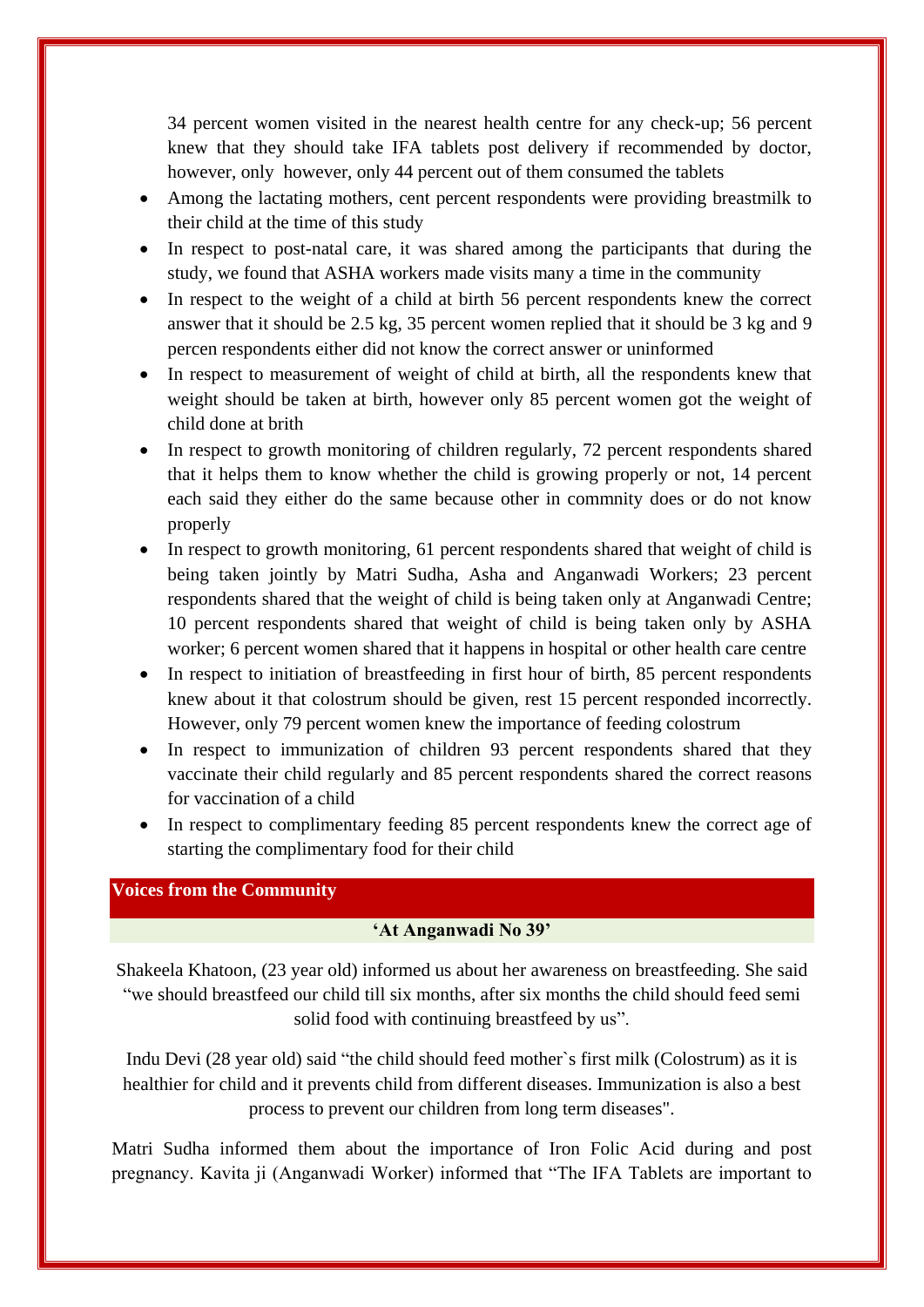increase blood level in women body during and after pregnancy. It helps to reduce possibility of having maternal and infant death. It was also noticed that ASHA worker is regularly visiting in community and well known by the community people. She is sincerely giving her services to the community and time to time she communicates with them related to the services of PHC and immunization camp dates.

### **'At Anganwadi No 38'**

During the discussion the participants were informed about the appropriate weight of a child at birth as some of the participants were unknown about it. The participants also asked about the importance of immunization, colostrum, and supplementary nutrition.

About the practices of immunization one of the participants Phulvati Devi (45 year old) said "we get our child vaccinated since everyone in the community do the same". Rano Devi (23) Year) said "a child is compulsorily vaccinated till the age of 5 years and then he gets vaccination at the age of 10 year and 16 year subsequently".

For IFA tablets Laxmi ji (21 year old) shared that "we should take Iron Folic Acid tablets during compulsorily during pregnancy and take after pregnancy as well if it is required. I get vomit after eating IFA tablet but still I take it regularly. The women were actively participating also they were sharing their experience during and after pregnancy. ASHA and Anganwadi workers are regular in community and they always tell them about maternal and child health.

#### **'At Anganwadi No 37'**

The participants were asked about the visits done by ANM or ASHA during the first six month of post pregnancy. They answered "Yes ASHA worker make visits at their home and also tell them about immunization process of the child. When we asked about Janani Suraksha Yojna one of the participants Reena Ji, said that she got financial assistance from Kerala Govt. because she gave birth to her child in Kerala. But the same is not given in Delhi. Reena"s child weight at birth was 2.6 kg. Similarly, Reshma ji said 3 kg, some said 2 kg, another women Reshma ji said her child birth weight was 2 kg, Rekha ji said it was 1.8 kg, Chinki ji said it was 1.7 kg and Haseena ji, informed 2.8 kg birth weight of her child.

Reena ji said "if the milk is not getting produced in the breast of a mother she should consult the doctor'

Reshma ji said "Daal ka pani, Khichdi, buiscuit are some of the complimentary food could be given to child after six months'

#### **'At Anganwadi No 34'**

In respect to the growth monitoring of child at frequent levels one of the participants, Meena Ji responded that "it would help us to know the proper growth of our child; therefore, we could take corrective action at early stage".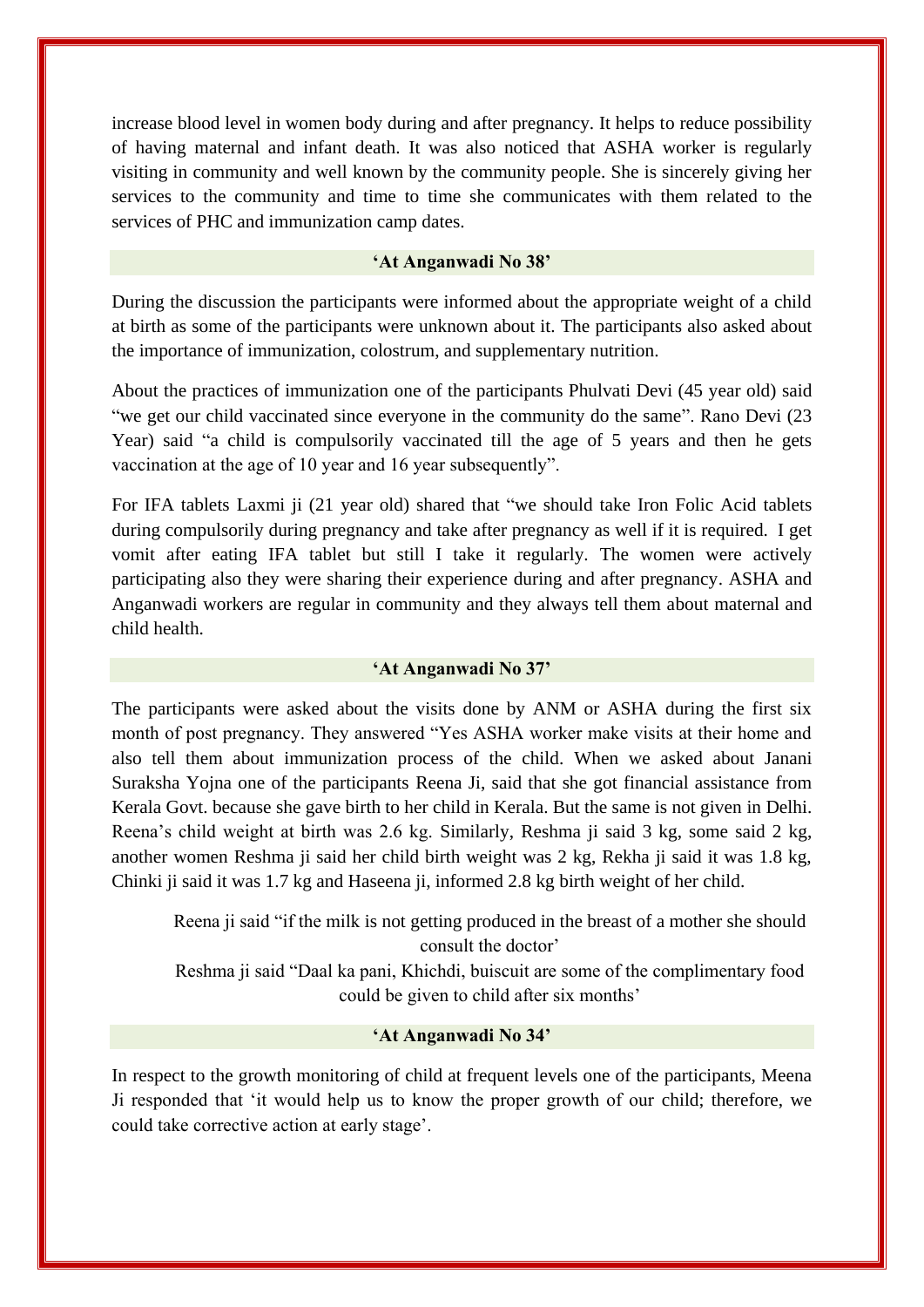For immunization, many of the participants know the correct age for it. It was being shared among the participants the critical age of children below six years and how should we take care of children at each level for their proper development. To all the participants it was shared about all check-ups during pregnancy so that not only pregnant women who were present in the meeting but also other women from the community may know the proper knowledge.

One of the participants shared that she started feeding her child the readymade milk since she had problem in breastfeeding. When we asked how she could come to know about it, she replied that 'it was being advised by the doctor'.

## **'At Anganwadi No 35'**

During the meeting all the participants were being asked as for how many years a child should be given breast milk, some women replied "breast milk on demand", some women replied that it should be continued till a child complete either 2 or 3 years of age.

"All the participants knew about feeding colostrum immediately after birth".

One women shared her case story that "out of 3 children 2 were born in the hospital and they were given breast milk immediately after birth, however, the third child which was born at home was given jiggery water by her mother-in-law'

"All of the participants responded that a child is safe during birth if it takes place in hospital or any other health institution"

"If a child is born low-birth weight, what should be done by the mother, one woman replied that we should provide breast milk to the child". In respect to weight of a child at birth, some women replied that it should be 3 kg, some said it should be 2.5 and 2 kg respectively'

"What are some of the reasons due to which a child is born low-birth weight, many women responded that it is their negligent behaviour toward proper food intake"